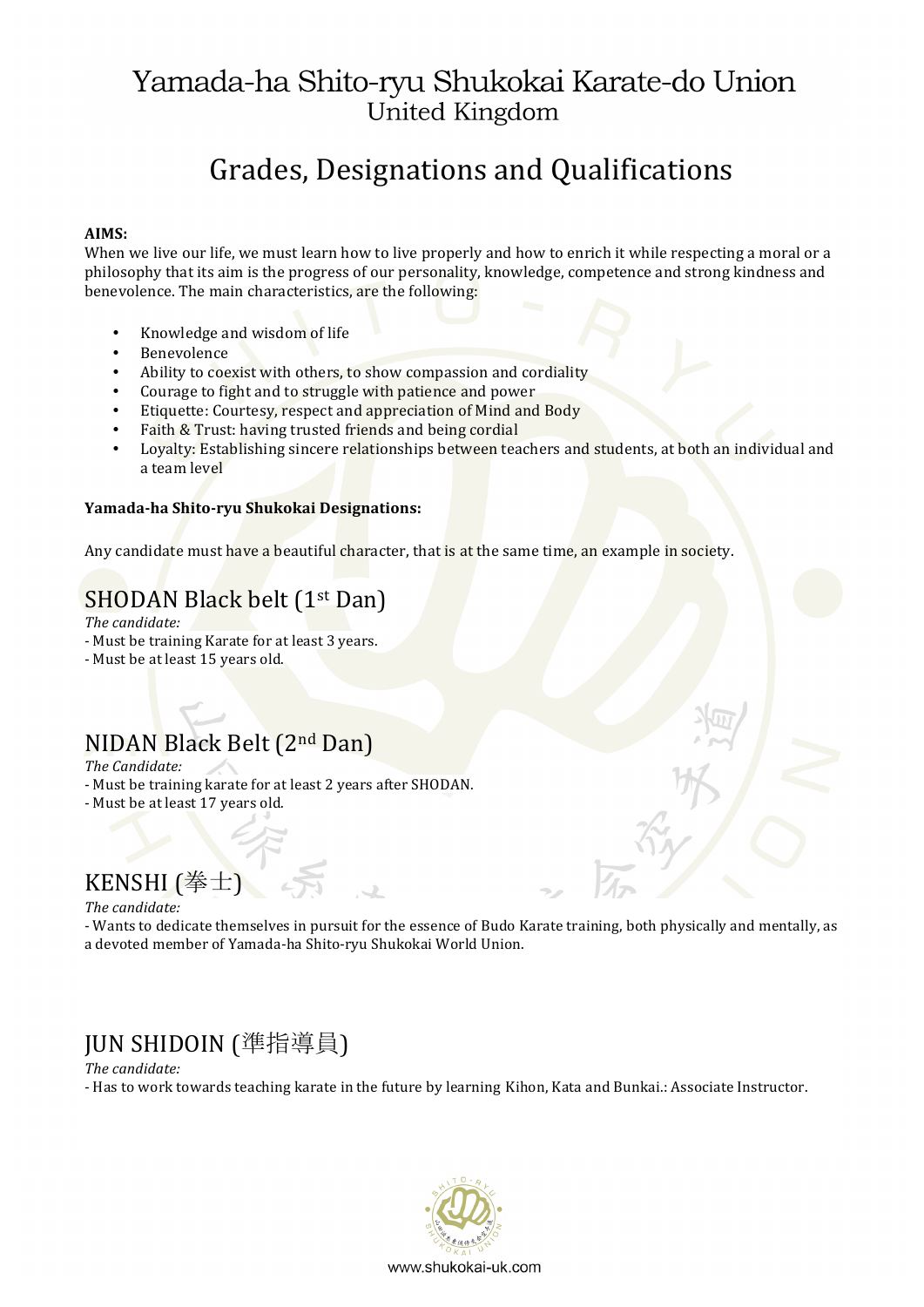## SANDAN Black Belt (3rd Dan)

*The Candidate:*

- Must be training karate for at least 2 years after NIDAN.

- Must be at least 21 years old.

## 指導員 SHIDOIN (Instructor)

*The candidate:*

- Has acquired a good level of Kihon, kata and kumite with the spirit of Yamada-ha Shito-ryu Shukokai.
- Must be also able to transmit this knowledge to their students.

### YONDAN Black Belt (4th Dan)

*The Candidate:*

- Must be training karate for at least 3 years after SANDAN.
- Must be at least 25 years old.

# JUN-SHIHAN (準師範) (Associate Shihan)

#### *The candidate:*

- Must be at least 25 years old.
- Has acquired the practice of the kata bunkai.
- Is able to transmit the kata techniques and the spirit of Yamada-ha Shito-ryu Shukokai.
- Works towards becoming a teacher with common decency.

### RENSHI ( 錬士)

*The candidate:*

- Must be at least 25 years old.
- Must be accomplished and distinguished in Budo Karate.

### GODAN Black Belt (5th Dan)

*The candidate:*

- Must be training karate for at least 4 years after YONDAN.
- Must be at least 30 years old.

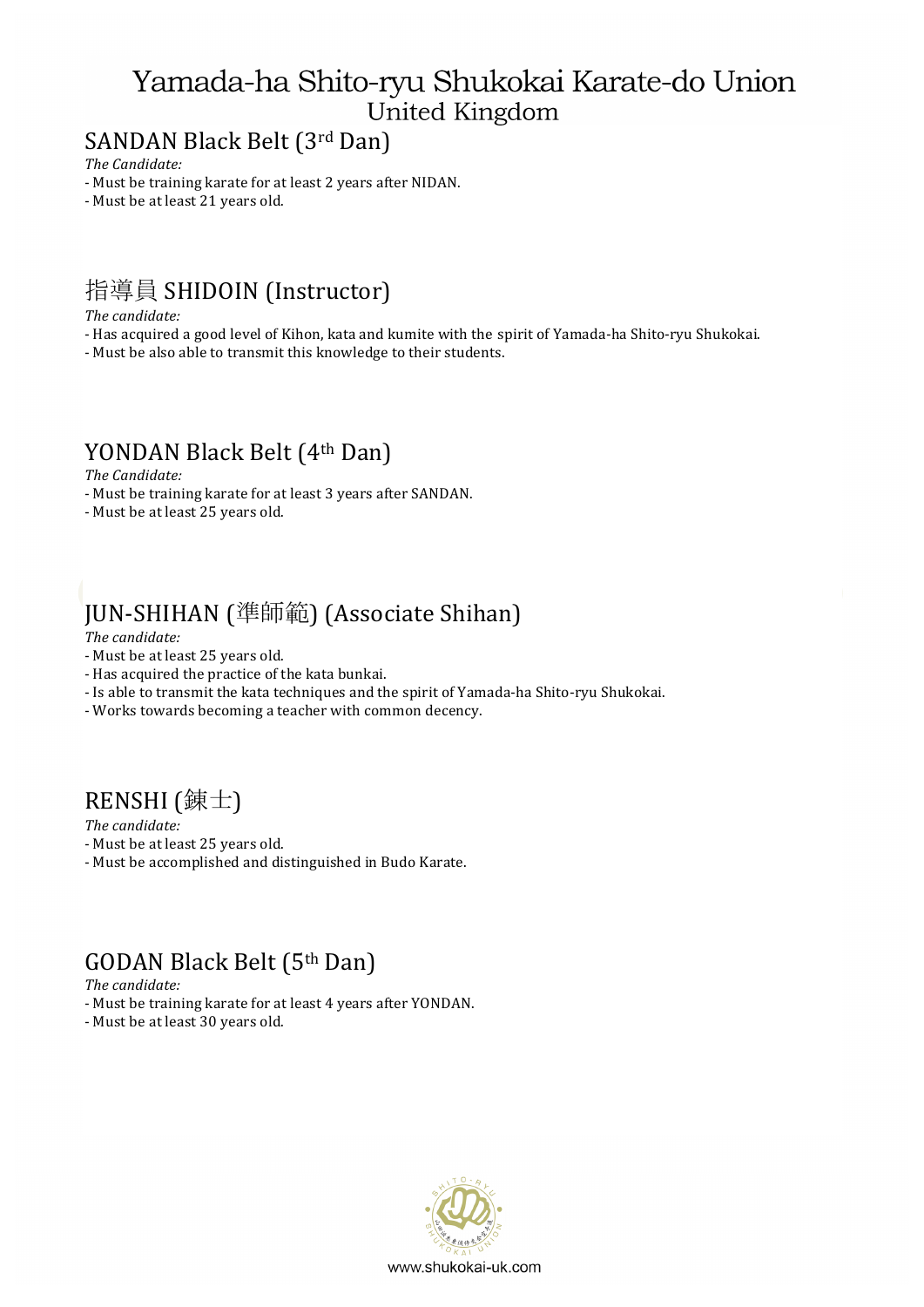## ROKUDAN Black Belt (6th Dan)

*The Candidate:*

- Must be training karate for at least 5 years after GODAN.
- Must be at least 40 years old.

### Shihan (師範)

*The candidate:* 

- Must be an excellent teacher of very good technical quality.
- Must be a very respectable person.
- Must be capable of transmitting the Katas, techniques and spirit of Yamada-ha Shito-ryu Shukokai.
- Must be a very good and decent instructor.

## Kyoshi  $(\frac{2}{3} \pm \frac{1}{3})$

*The candidate:*

- Must be at least 45 years old.
- Must be capable of giving an education by Budo Karate.
- Must be an example as a decent Karate-ka and as a person.
- Must be an achieved and distinguished Instructor.

### NANADAN Black Belt (7th Dan)

*The Candidate:*

- Must be training karate for at least 6 years after ROKUDAN.
- Must be at least 50 years old.

## TASSHI (達士)

*The Candidate:*

- Must hold at least a 7<sup>th</sup> Dan.
- Must be an excellent technician.
- Must be a remarkable and insightful person.
- Must be a skilled leader.